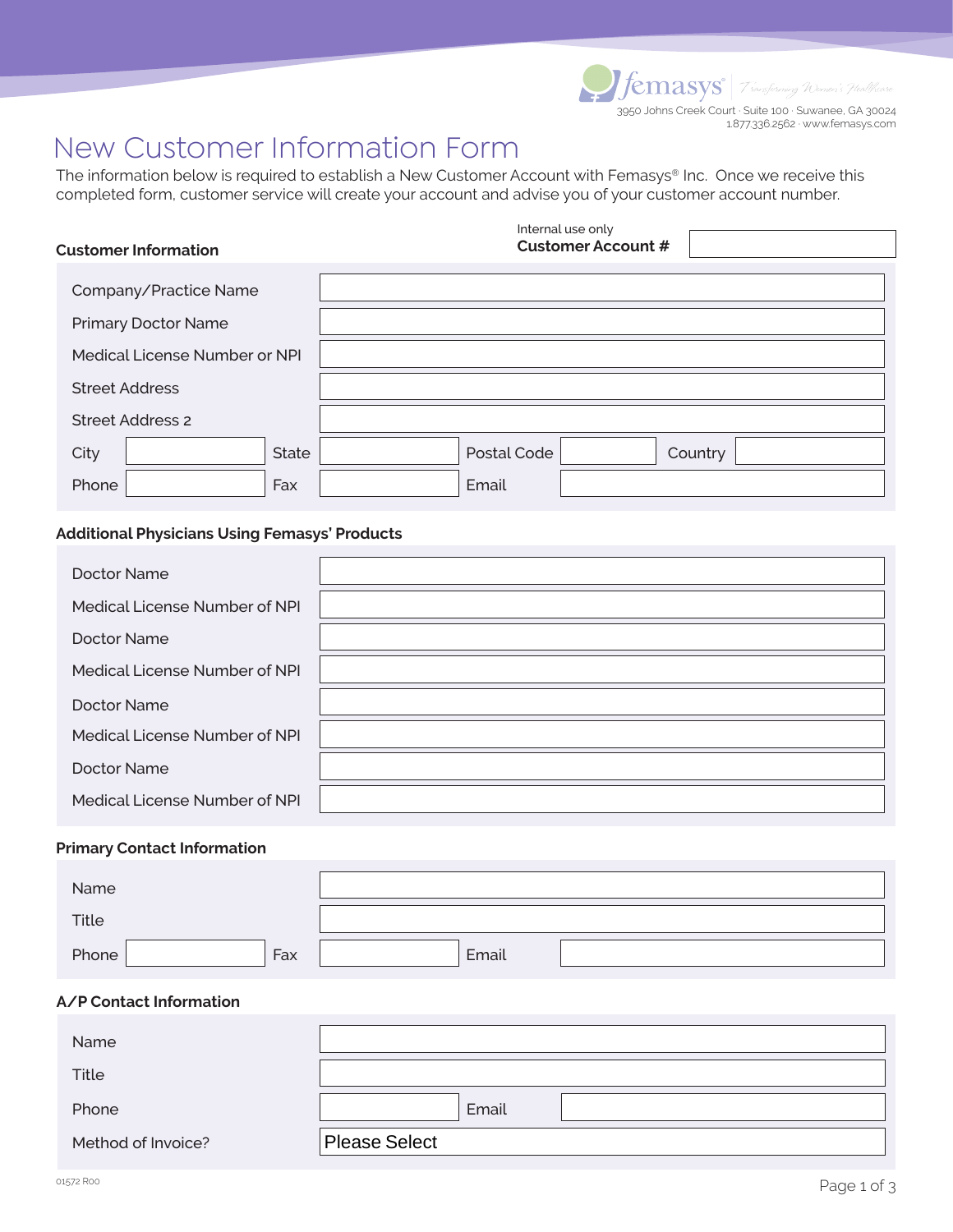| <i>v</i> emasys             |
|-----------------------------|
| 2050 Johne Crook Court - Si |

L

3950 Johns Creek Court ∙ Suite 100 ∙ Suwanee, GA 30024 1.877.336.2562 ∙ www.femasys.com

#### **Billing Address**

| Company Name/Location Name |                        |
|----------------------------|------------------------|
| <b>Contact Name</b>        |                        |
| <b>Street Address</b>      |                        |
| <b>Street Address 2</b>    |                        |
| State<br>City              | Postal Code<br>Country |
| Phone<br>Fax               |                        |

#### **Shipping Terms**

All products are sold FOB Femasys Inc. and shipped via FedEx Ground unless requested by customer to use FedEx Express. Freight charges are prepaid by Femasys Inc. and added to the Customer's invoice.

#### **Shipping Address (if more than one location, please fill out Page 3)**

| Company Name/Location Name |                        |
|----------------------------|------------------------|
| <b>Contact Name</b>        |                        |
| <b>Street Address</b>      |                        |
| <b>Street Address 2</b>    |                        |
| State<br>City              | Postal Code<br>Country |
| Phone<br>Fax               |                        |

## **Patient Referrals**

Femasys customers are encouraged to list their practice information on our website's Practice Locator feature. This will help patients in your area locate practices using Femasys' products. Customers are listed automatically, however, you may OPT OUT of this free feature at any time. If your practice does not want to be listed, please check the indicated box.

Please do **NOT** include my practice in the locator feature.

| <b>Name (Please Print):</b> | <b>Title</b> | <b>Signature and Date:</b> |
|-----------------------------|--------------|----------------------------|
|                             |              |                            |

By signing this New Customer Information Form, you acknowledge and accept the provisions set forth in Femasys' Terms and Conditions of Sale included with this document. I certify that the above information is correct.

#### **For Internal Use Only**

| Type              |  |             |  |      | OBGYN   FERT   CLINIC   DIST   HOSP   UNIV   PROSP   SELLER |
|-------------------|--|-------------|--|------|-------------------------------------------------------------|
| <b>Entered By</b> |  | Reviewed By |  | Date |                                                             |